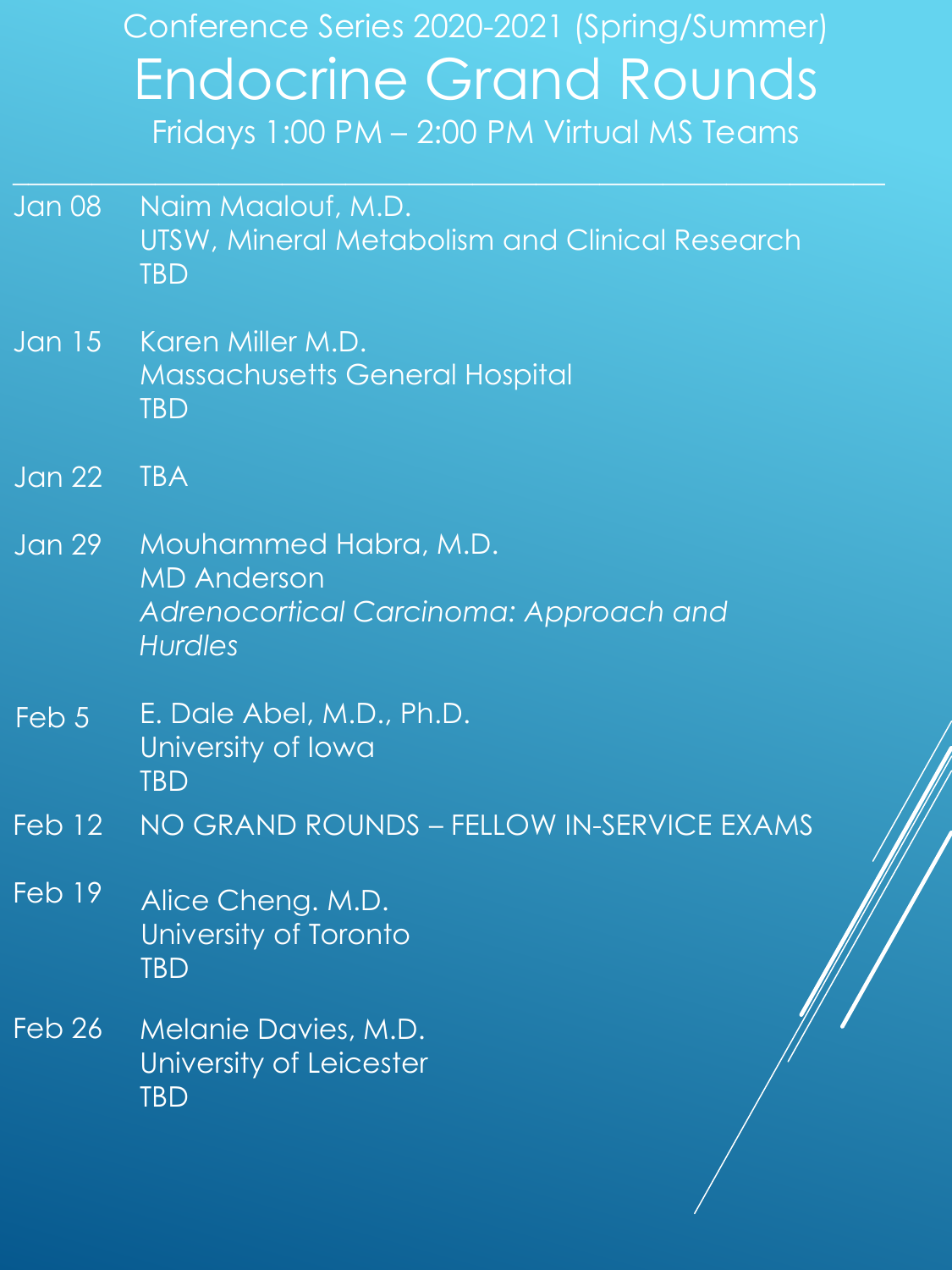Conference Series 2020-2021 (Spring/Summer) Endocrine Grand Rounds Fridays 1:00 PM – 2:00 PM Virtual MS Teams

Mar 05 Jonathan Williams, M.D. Harvard Catalyst *Genetic approaches to understanding aldosterone's role in human hypertension*

 $\mathcal{L}_\text{max}$  and the contract of the contract of the contract of the contract of the contract of the contract of the contract of the contract of the contract of the contract of the contract of the contract of the contrac

- Mar 12 Soe Kyaw, M.D. UTSW, Endocrinology TBD
- Mar 19 NO ENDOCRINE GRAND ROUNDS SPRING BREAK
- Mar 26 NO ENDOCRINE GRAND ROUNDS ENDO SOCIETY
- Apr 02 NO ENDOCRINE GRAND ROUNDS–GOOD FRIDAY HOLIDAY
- Apr 9 Albara Marwa, M.B.B.S., M.P.H. UTSW, Pedatrics **TBD**
- Apr 16 Ronald Mancini, M.D. UTSW, Ophthalmology **TBD**
- April 23 Manasi Shah, M.D. UTSW, Endocrinology Fellow **TBD**
- Apr 30 Shrenika Reddy, M.D. UTSW, Endocrinology Fellow TBD